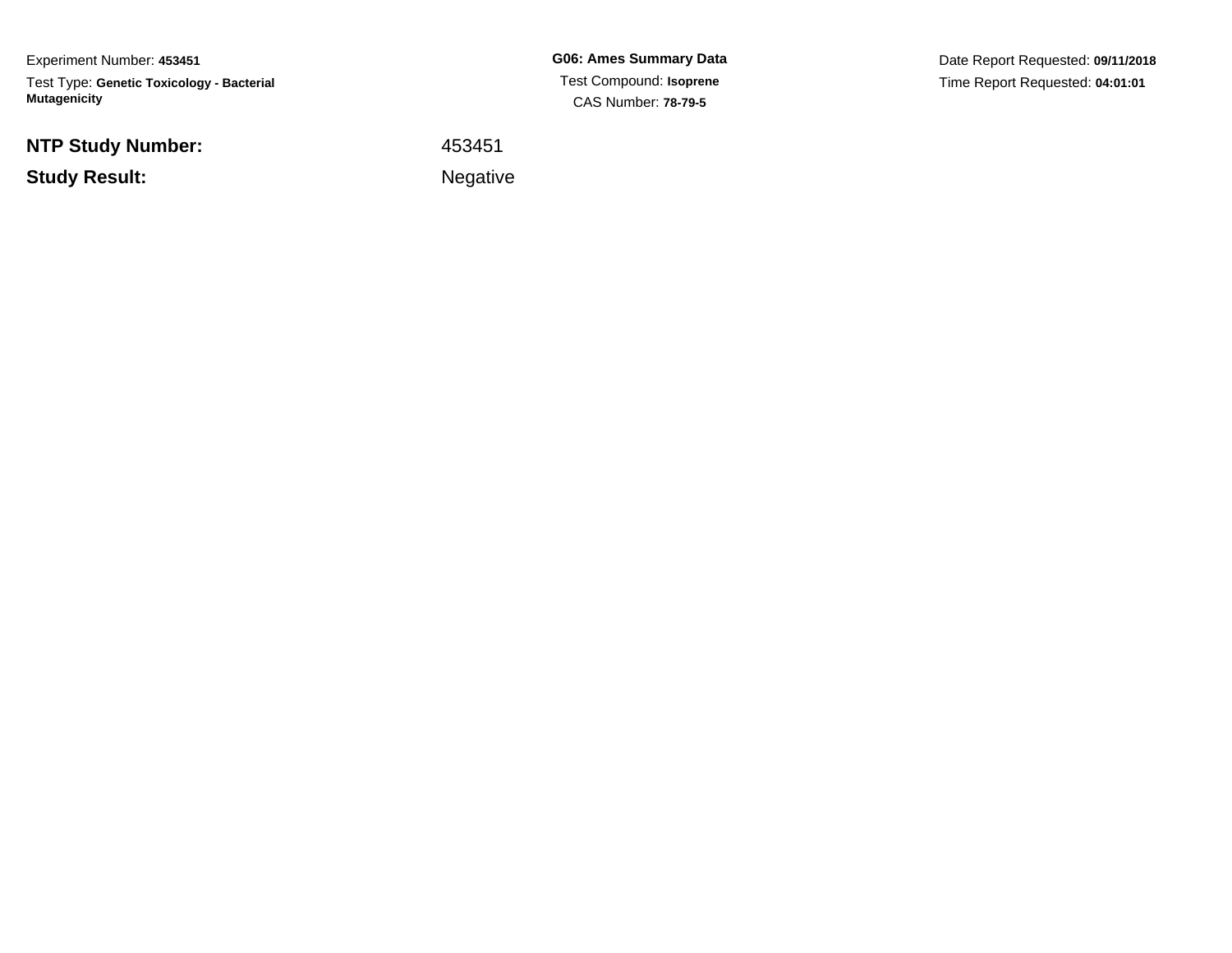Test Type: **Genetic Toxicology - Bacterial Mutagenicity**

## **G06: Ames Summary Data** Test Compound: **Isoprene**CAS Number: **78-79-5**

|                               |                   |                   | Strain: TA100          |                        |                            |
|-------------------------------|-------------------|-------------------|------------------------|------------------------|----------------------------|
| Dose (ug/Plate)               | <b>Without S9</b> | <b>Without S9</b> | <b>With 10% Rat S9</b> | <b>With 10% Rat S9</b> | With 10% Hamster S9        |
| Vehicle Control <sup>1</sup>  | $90 \pm 6.0$      | $95 \pm 10.4$     | $105 \pm 11.6$         | $97 \pm 3.5$           | $111 \pm 9.8$              |
| 100.0                         | $103 \pm 6.7$     | $83 \pm 3.7$      | $90 \pm 4.7$           | $93 \pm 7.8$           | $109 \pm 5.4$              |
| 333.0                         | $111 \pm 9.9$     | $85 \pm 8.7$      | $101 \pm 6.4$          | $80 \pm 3.5$           | $108 \pm 4.4$              |
| 1000.0                        | $92 \pm 4.1$      | $81 \pm 3.8$      | $109 \pm 10.5$         | $94 \pm 3.9$           | $110 \pm 2.7$              |
| 3333.0                        | $98 \pm 13.6$     | $73 \pm 7.5$      | $97 \pm 6.4$           | $90 \pm 6.7$           | $102 \pm 8.1$              |
| 10000.0                       | $83 \pm 3.7^s$    | $56 \pm 9.2^s$    | $90 \pm 6.4^s$         | $94 \pm 6.9$           | $84 \pm 12.2$ <sup>s</sup> |
| <b>Trial Summary</b>          | Negative          | Negative          | Negative               | Negative               | Negative                   |
| Positive Control <sup>2</sup> | $377 + 7.5$       | $288 \pm 2.0$     |                        |                        |                            |
| Positive Control <sup>3</sup> |                   |                   | $399 \pm 24.4$         | $491 \pm 19.1$         | $1379 \pm 19.9$            |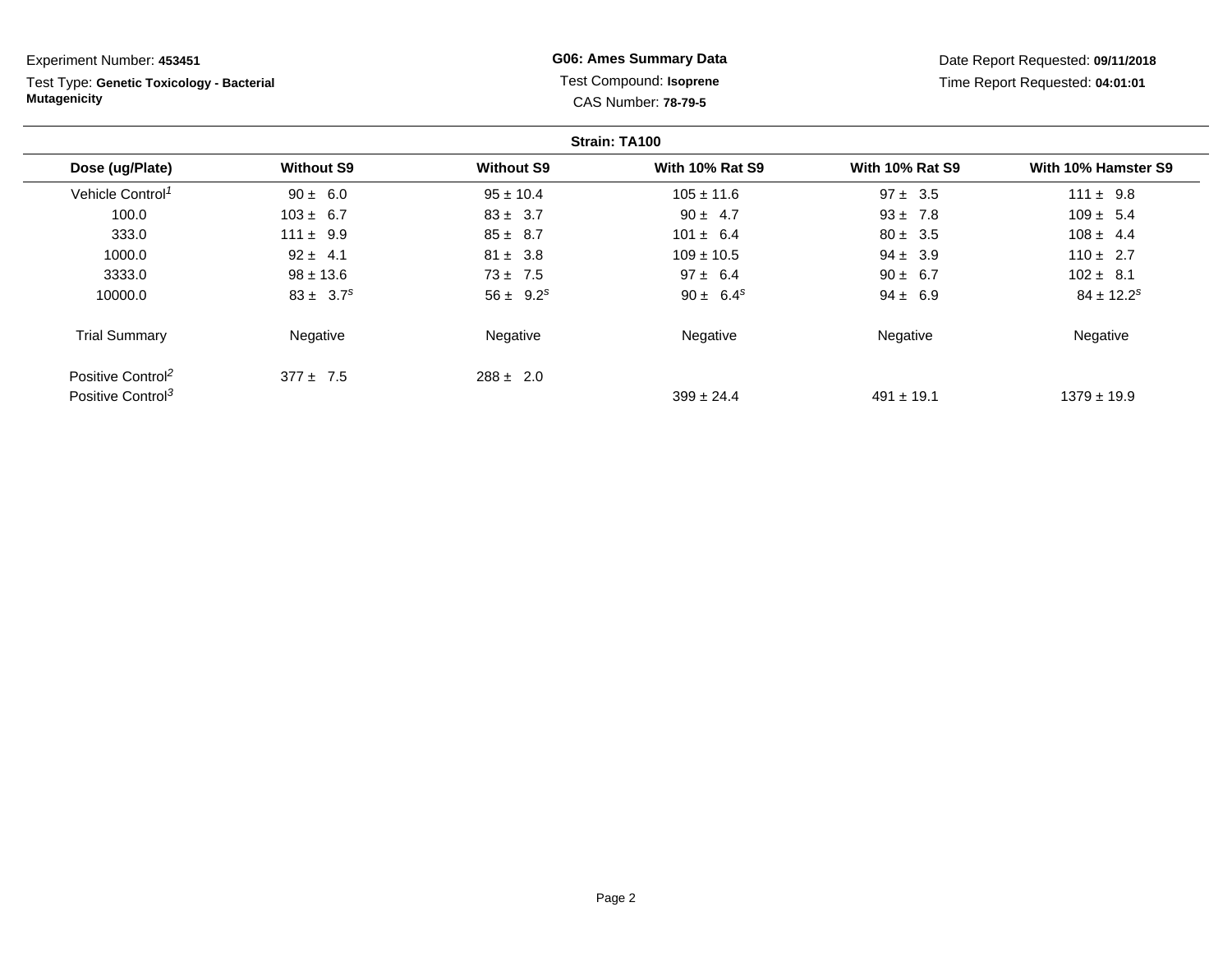Test Type: **Genetic Toxicology - Bacterial Mutagenicity**

**G06: Ames Summary Data** Test Compound: **Isoprene**CAS Number: **78-79-5**

**Strain: TA100**

| Dose (ug/Plate)               | With 10% Hamster S9 |
|-------------------------------|---------------------|
| Vehicle Control <sup>1</sup>  | $101 \pm 5.5$       |
| 100.0                         | $87 \pm 8.5$        |
| 333.0                         | $117 \pm 5.1$       |
| 1000.0                        | $102 \pm 1.9$       |
| 3333.0                        | $79 \pm 2.4$        |
| 10000.0                       | $85 \pm 5.4$        |
| <b>Trial Summary</b>          | Negative            |
| Positive Control <sup>2</sup> |                     |
|                               | $1071 \pm 51.0$     |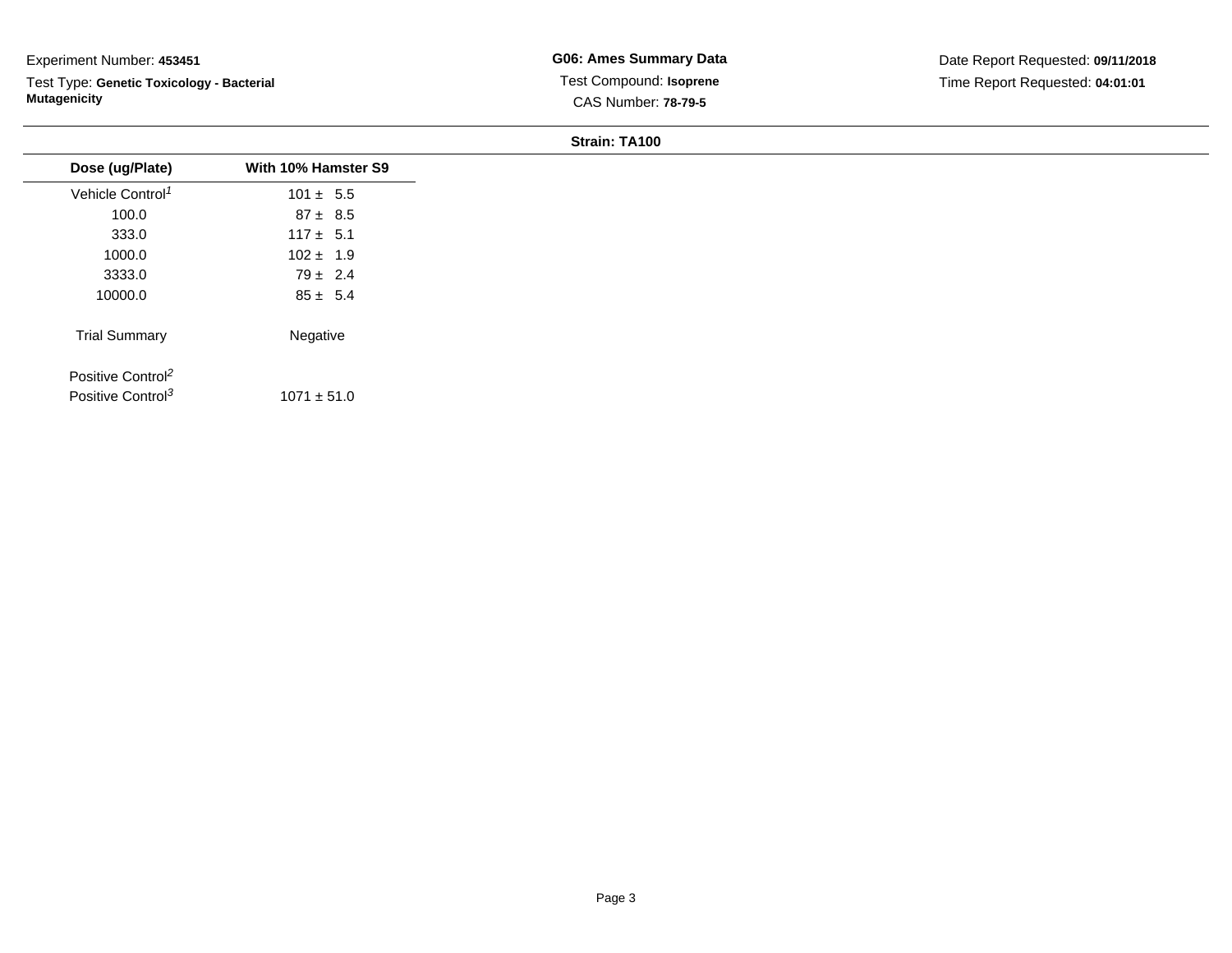Test Type: **Genetic Toxicology - Bacterial Mutagenicity**

## **G06: Ames Summary Data** Test Compound: **Isoprene**CAS Number: **78-79-5**

|                               |                   |                   | Strain: TA1535         |                        |                     |
|-------------------------------|-------------------|-------------------|------------------------|------------------------|---------------------|
| Dose (ug/Plate)               | <b>Without S9</b> | <b>Without S9</b> | <b>With 10% Rat S9</b> | <b>With 10% Rat S9</b> | With 10% Hamster S9 |
| Vehicle Control <sup>1</sup>  | $28 \pm 5.4$      | $20 \pm 3.7$      | $7 \pm 0.3$            | $5 \pm 0.3$            | $9 \pm 3.3$         |
| 100.0                         | $23 \pm 2.5$      | $16 \pm 2.5$      | $10 \pm 1.2$           | $5 \pm 0.0$            | $9 \pm 1.3$         |
| 333.0                         | $24 \pm 4.3$      | $15 \pm 2.0$      | $12 \pm 1.5$           | $6 \pm 0.3$            | $11 \pm 2.5$        |
| 1000.0                        | $20 \pm 4.6$      | $12 \pm 3.7$      | $6 \pm 0.6$            | $6 \pm 0.7$            | $8 \pm 0.9$         |
| 3333.0                        | $14 \pm 0.7$      | $10 \pm 0.0$      | $11 \pm 1.2$           | $6 \pm 1.5$            | $6 \pm 0.3$         |
| 10000.0                       | $9 \pm 2.2^s$     | $0 \pm 0.0^s$     | $5 \pm 1.8^s$          | $2 \pm 0.3$            | $5 \pm 1.2^s$       |
| <b>Trial Summary</b>          | Negative          | Negative          | Negative               | Negative               | Negative            |
| Positive Control <sup>2</sup> | $440 \pm 6.9$     | $282 \pm 15.0$    |                        |                        |                     |
| Positive Control <sup>4</sup> |                   |                   | $162 \pm 6.1$          | $136 \pm 10.9$         | $482 \pm 29.5$      |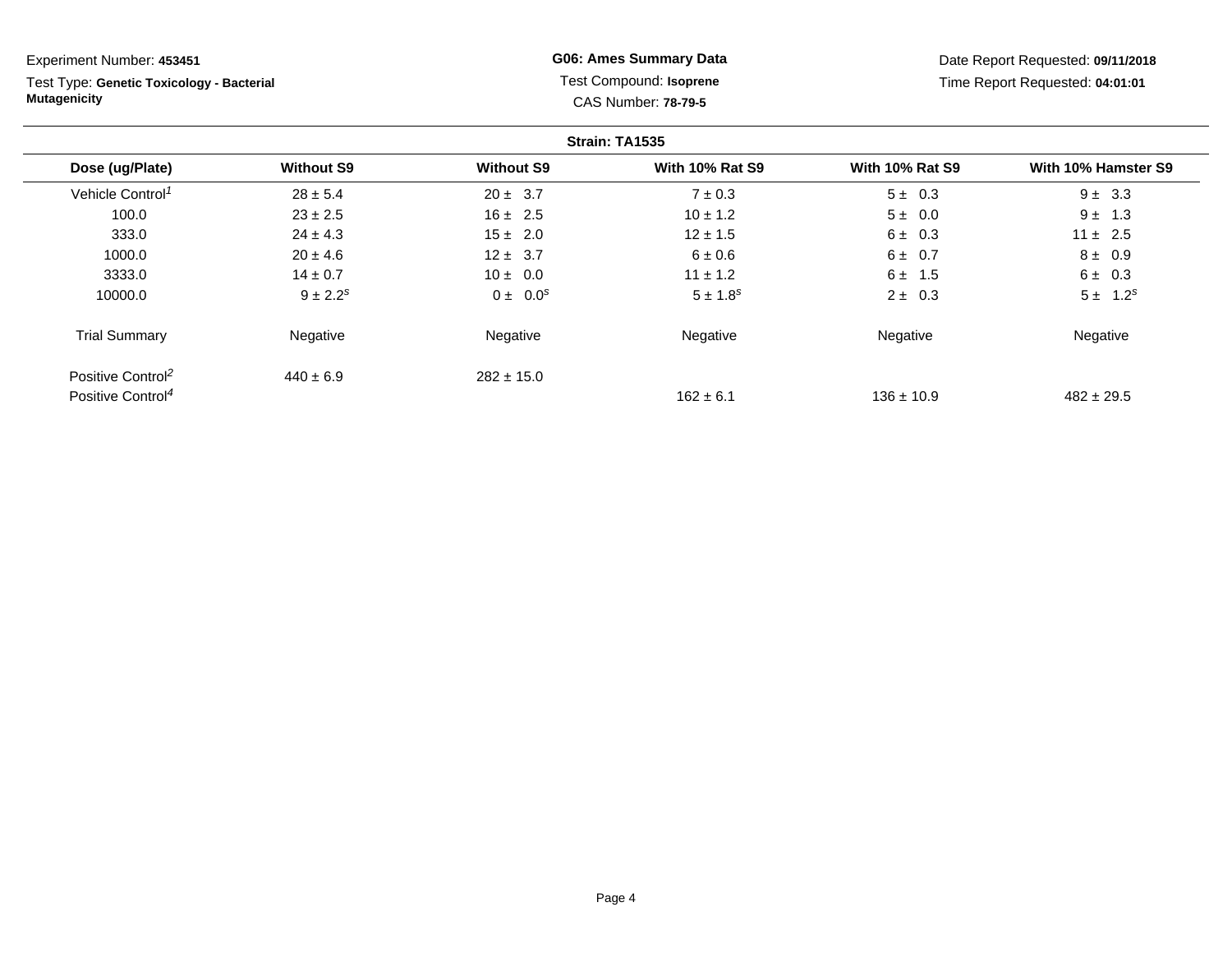Test Type: **Genetic Toxicology - Bacterial Mutagenicity**

**G06: Ames Summary Data** Test Compound: **Isoprene**CAS Number: **78-79-5**

|                               |                     | Strain: TA1535 |
|-------------------------------|---------------------|----------------|
| Dose (ug/Plate)               | With 10% Hamster S9 |                |
| Vehicle Control <sup>1</sup>  | $7 \pm 0.9$         |                |
| 100.0                         | $5 \pm 0.0$         |                |
| 333.0                         | $8 \pm 2.8$         |                |
| 1000.0                        | $7 \pm 1.0$         |                |
| 3333.0                        | $6 \pm 0.3$         |                |
| 10000.0                       | $6 \pm 1.5$         |                |
| <b>Trial Summary</b>          | Negative            |                |
| Positive Control <sup>2</sup> |                     |                |
| Positive Control <sup>4</sup> | $331 \pm 20.1$      |                |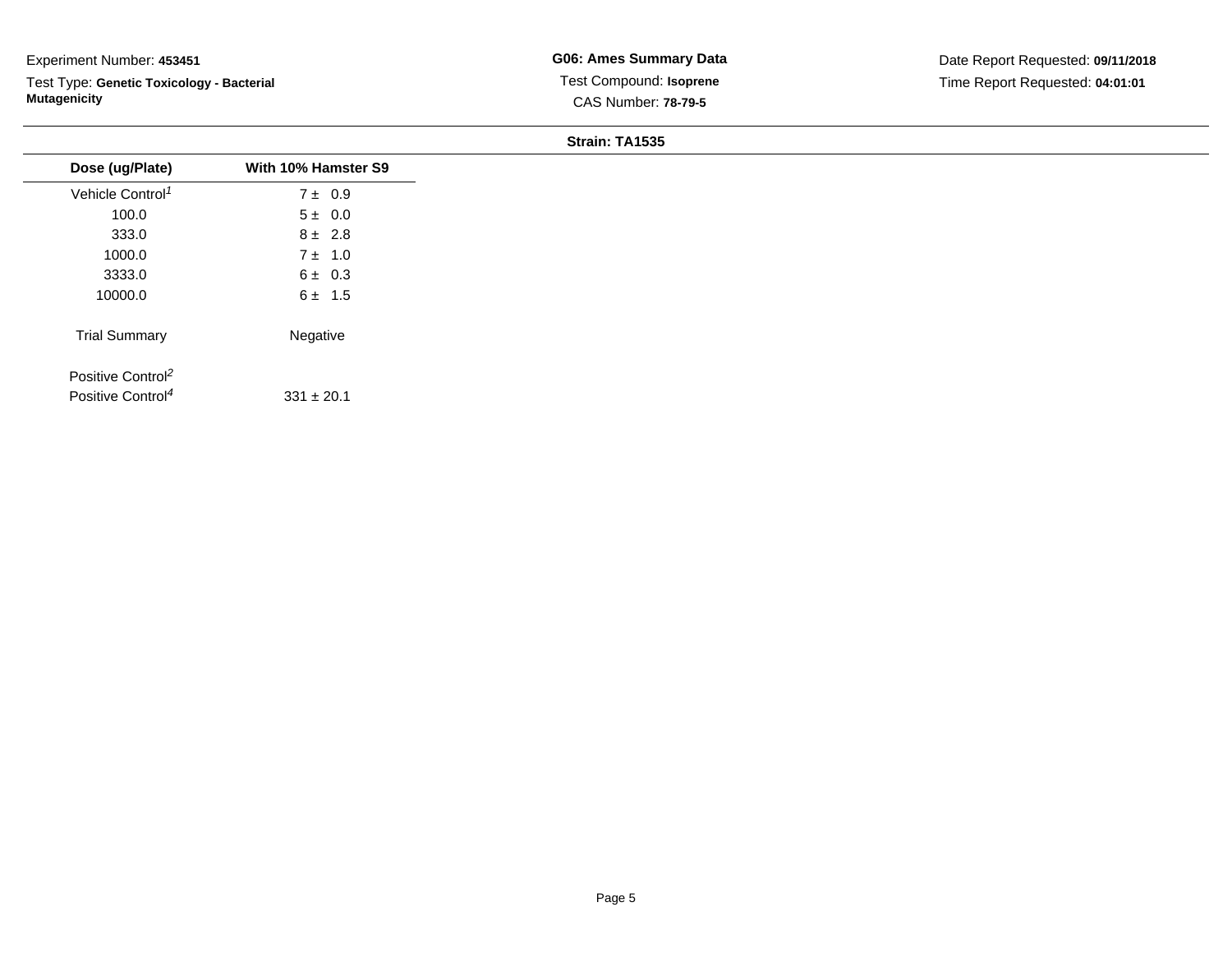Test Type: **Genetic Toxicology - Bacterial Mutagenicity**

## **G06: Ames Summary Data** Test Compound: **Isoprene**CAS Number: **78-79-5**

|                               |                   |                   | Strain: TA1537         |                        |                     |
|-------------------------------|-------------------|-------------------|------------------------|------------------------|---------------------|
| Dose (ug/Plate)               | <b>Without S9</b> | <b>Without S9</b> | <b>With 10% Rat S9</b> | <b>With 10% Rat S9</b> | With 10% Hamster S9 |
| Vehicle Control <sup>1</sup>  | $6 \pm 1.2$       | $7 \pm 1.8$       | $8 \pm 1.2$            | $6 \pm 1.5$            | $8 \pm 0.9$         |
| 100.0                         | $5 \pm 1.2$       | $3 \pm 0.6$       | $8 \pm 0.9$            | $6 \pm 0.7$            | $6 \pm 0.9$         |
| 333.0                         | $5 \pm 1.5$       | $4 \pm 0.7$       | $9 \pm 1.0$            | $4 \pm 0.3$            | $7 \pm 0.7$         |
| 1000.0                        | $7 \pm 1.8$       | $4 \pm 0.9$       | $7 \pm 0.7$            | $4 \pm 0.6$            | $5 \pm 0.9$         |
| 3333.0                        | $5 \pm 0.9$       | $2 \pm 0.0$       | $3 \pm 0.6$            | $2 \pm 0.3$            | $5 \pm 1.0$         |
| 10000.0                       | $4 \pm 1.0^s$     | $4 \pm 1.0^s$     | $5 \pm 0.9^s$          | $6 \pm 0.6$            | $4 \pm 1.2^s$       |
| <b>Trial Summary</b>          | Negative          | Negative          | Negative               | Negative               | Negative            |
| Positive Control <sup>4</sup> |                   |                   | $163 \pm 25.6$         | $141 \pm 12.3$         | $457 \pm 9.5$       |
| Positive Control <sup>5</sup> | $317 \pm 31.7$    | $178 \pm 49.6$    |                        |                        |                     |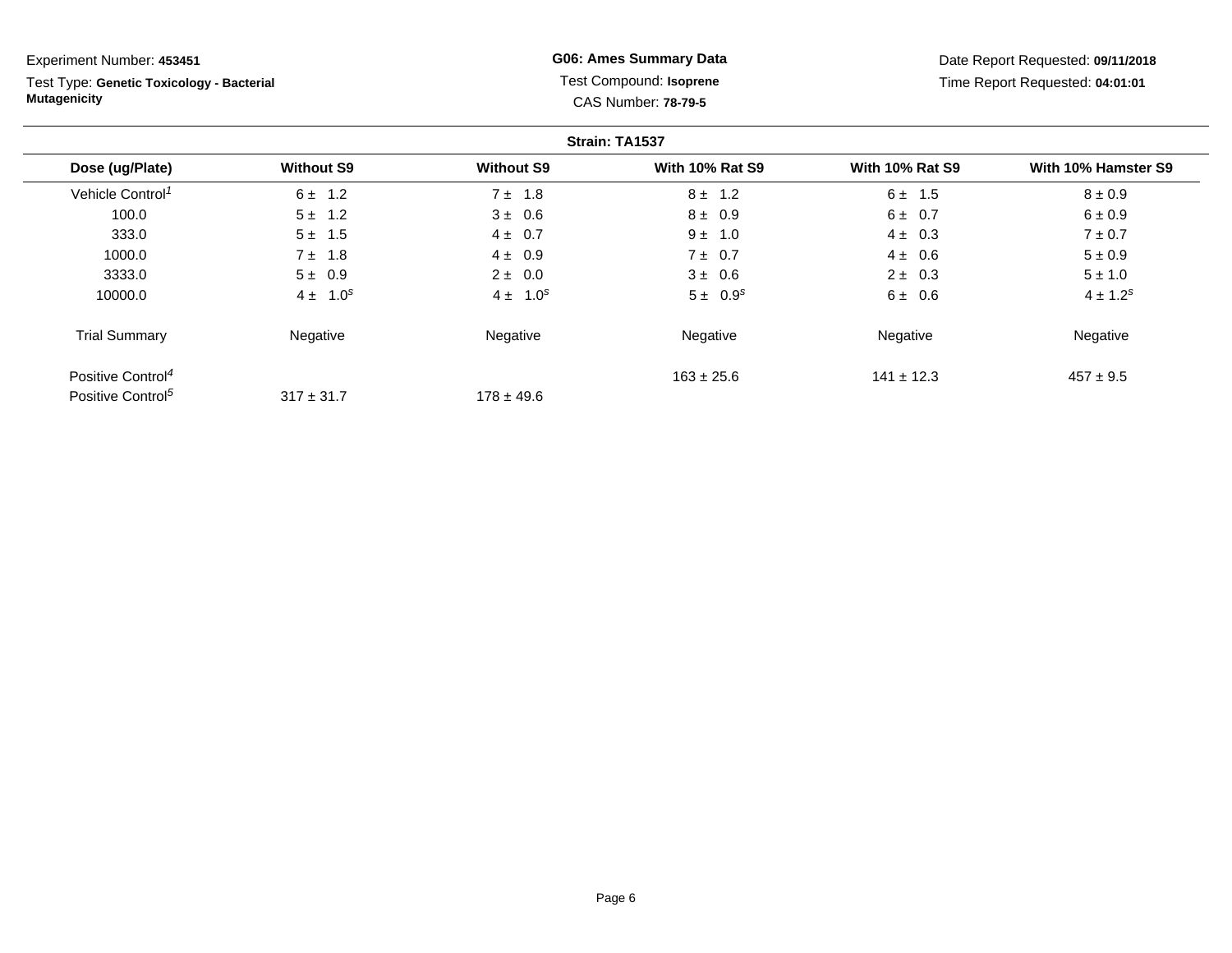Test Type: **Genetic Toxicology - Bacterial Mutagenicity**

### **Strain: TA1537**

| Dose (ug/Plate)               | With 10% Hamster S9 |
|-------------------------------|---------------------|
| Vehicle Control <sup>1</sup>  | $5 \pm 2.0$         |
| 100.0                         | $6 \pm 1.2$         |
| 333.0                         | $5 \pm 1.2$         |
| 1000.0                        | $7 \pm 1.2$         |
| 3333.0                        | $7 \pm 1.2$         |
| 10000.0                       | $3 \pm 0.9$         |
| <b>Trial Summary</b>          | Negative            |
| Positive Control <sup>4</sup> | $224 \pm 47.5$      |
| Positive Control <sup>5</sup> |                     |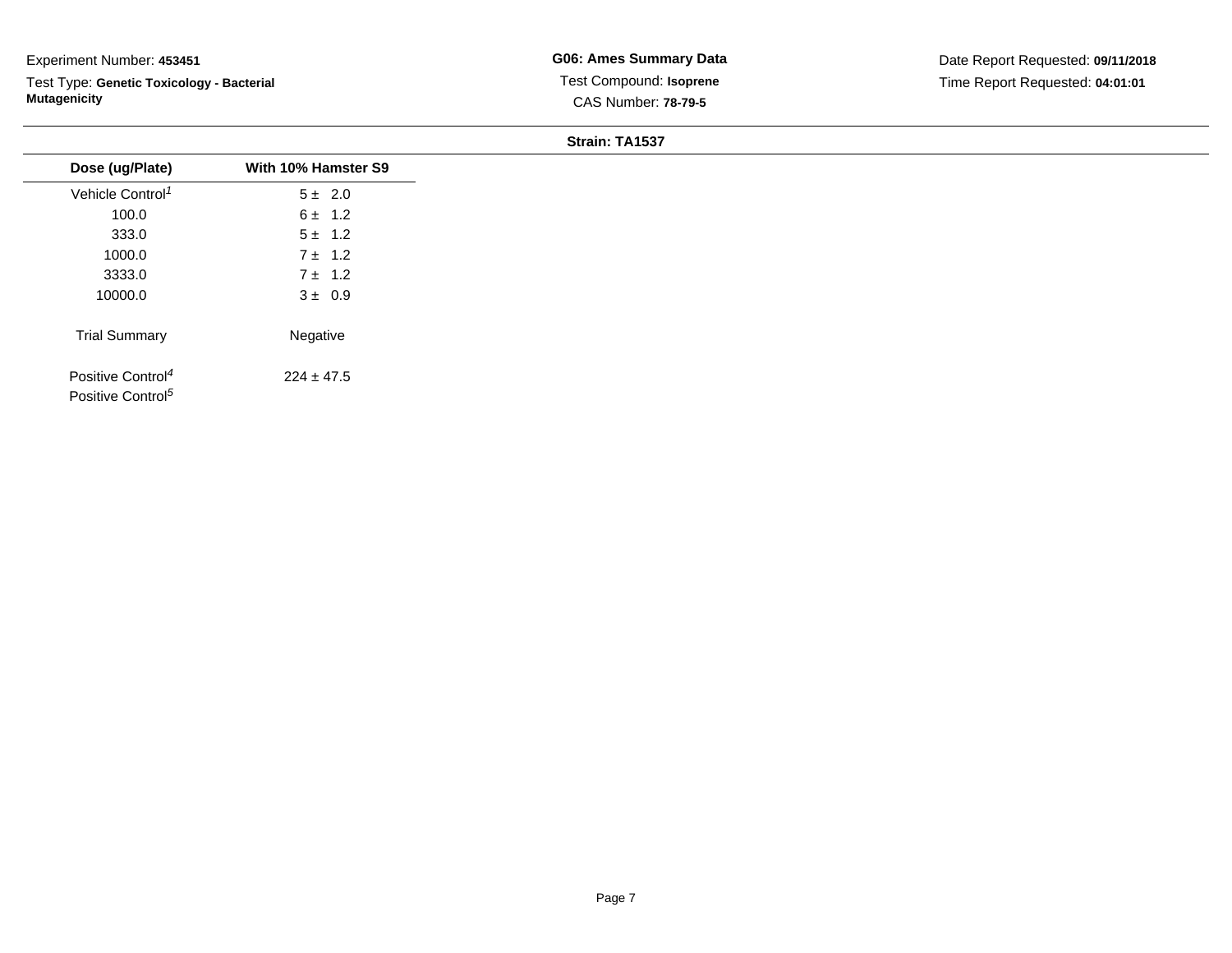Test Type: **Genetic Toxicology - Bacterial Mutagenicity**

## **G06: Ames Summary Data** Test Compound: **Isoprene**CAS Number: **78-79-5**

|                               |                   |                   | <b>Strain: TA98</b>    |                        |                     |
|-------------------------------|-------------------|-------------------|------------------------|------------------------|---------------------|
| Dose (ug/Plate)               | <b>Without S9</b> | <b>Without S9</b> | <b>With 10% Rat S9</b> | <b>With 10% Rat S9</b> | With 10% Hamster S9 |
| Vehicle Control <sup>1</sup>  | $16 \pm 1.2$      | $15 \pm 1.2$      | $24 \pm 1.0$           | $22 \pm 4.4$           | $27 \pm 4.6$        |
| 100.0                         | $16 \pm 1.8$      | $13 \pm 2.5$      | $26 \pm 1.5$           | $16 \pm 4.0$           | $22 \pm 5.1$        |
| 333.0                         | $16 \pm 1.5$      | $16 \pm 4.4$      | $22 \pm 3.7$           | $20 \pm 0.9$           | $22 \pm 4.4$        |
| 1000.0                        | $17 \pm 2.1$      | $13 \pm 2.8$      | $19 \pm 2.0$           | $15 \pm 4.9$           | $21 \pm 3.0$        |
| 3333.0                        | $13 \pm 0.3$      | $13 \pm 1.8$      | $22 \pm 1.0$           | $17 \pm 2.2$           | $20 \pm 2.3$        |
| 10000.0                       | $10 \pm 3.4^s$    | $2 \pm 2.3^s$     | $18 \pm 1.5^s$         | $13 \pm 2.6$           | $17 \pm 3.7^s$      |
| <b>Trial Summary</b>          | Negative          | Negative          | Negative               | Negative               | Negative            |
| Positive Control <sup>3</sup> |                   |                   | $285 \pm 17.7$         | $465 \pm 14.7$         | $1128 \pm 60.2$     |
| Positive Control <sup>6</sup> | $388 \pm 21.7$    | $300 \pm 21.9$    |                        |                        |                     |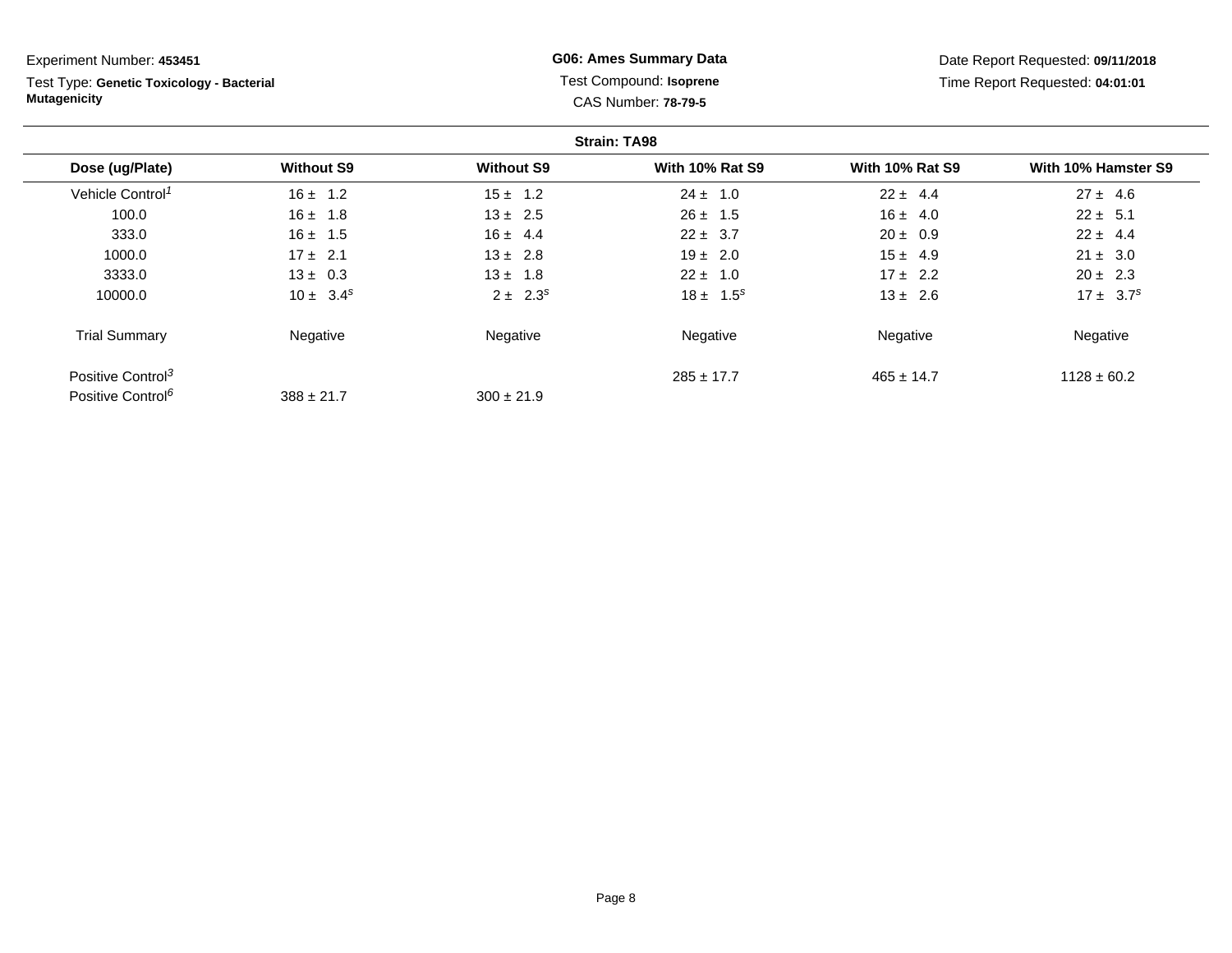Test Type: **Genetic Toxicology - Bacterial Mutagenicity**

**G06: Ames Summary Data** Test Compound: **Isoprene**CAS Number: **78-79-5**

#### **Strain: TA98**

| Dose (ug/Plate)                                                | With 10% Hamster S9 |
|----------------------------------------------------------------|---------------------|
| Vehicle Control <sup>1</sup>                                   | $22 \pm 1.7$        |
| 100.0                                                          | $21 \pm 2.1$        |
| 333.0                                                          | $16 \pm 1.3$        |
| 1000.0                                                         | $22 \pm 2.7$        |
| 3333.0                                                         | $22 \pm 1.5$        |
| 10000.0                                                        | $17 \pm 1.9$        |
| <b>Trial Summary</b>                                           | Negative            |
| Positive Control <sup>3</sup><br>Positive Control <sup>6</sup> | $926 \pm 57.1$      |